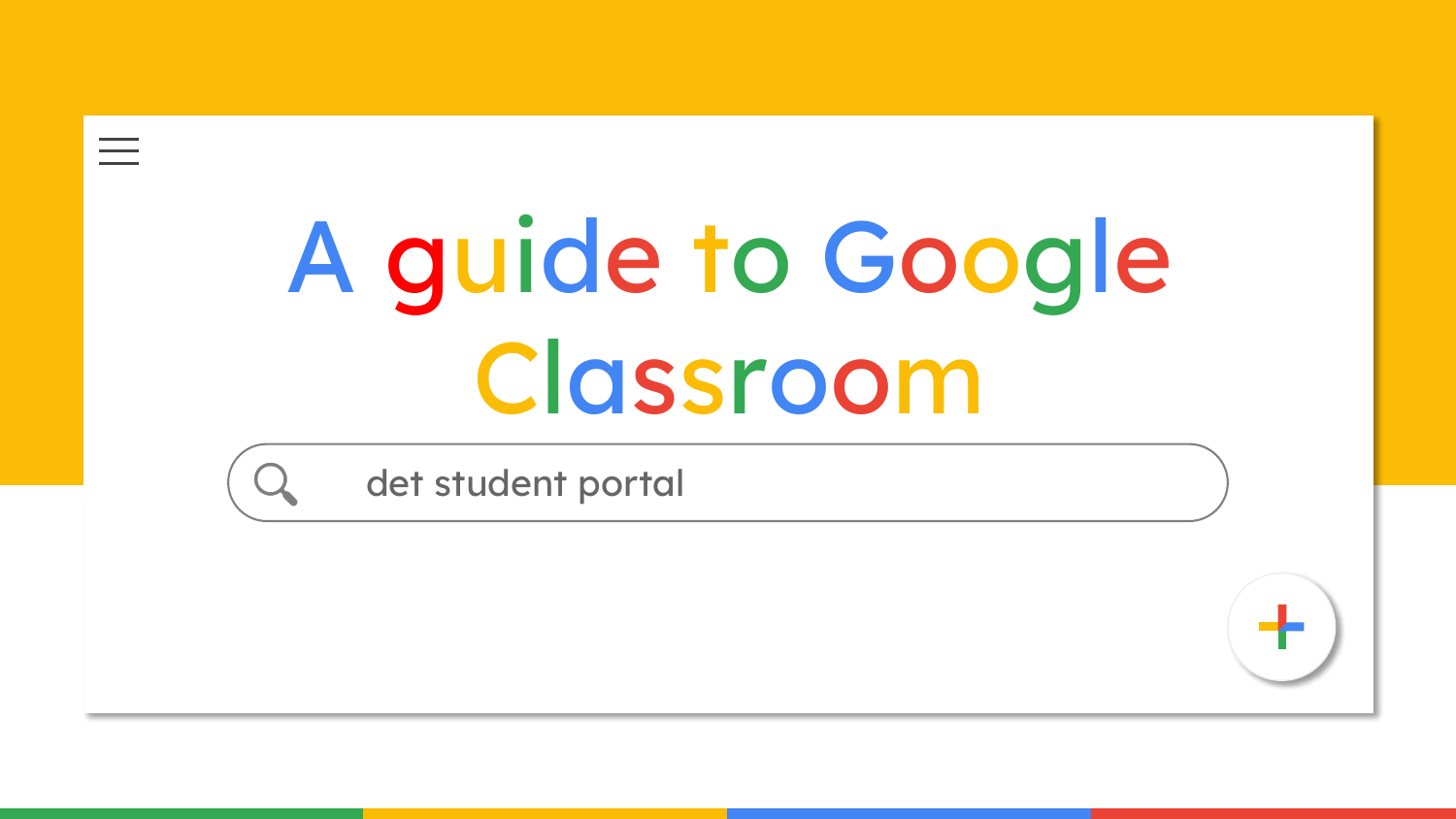#### What is Google Classroom?

Think of Google Classroom as your child's digital link to learning. Teachers use Google Classroom to communicate with students, share assignments, homework and much more.

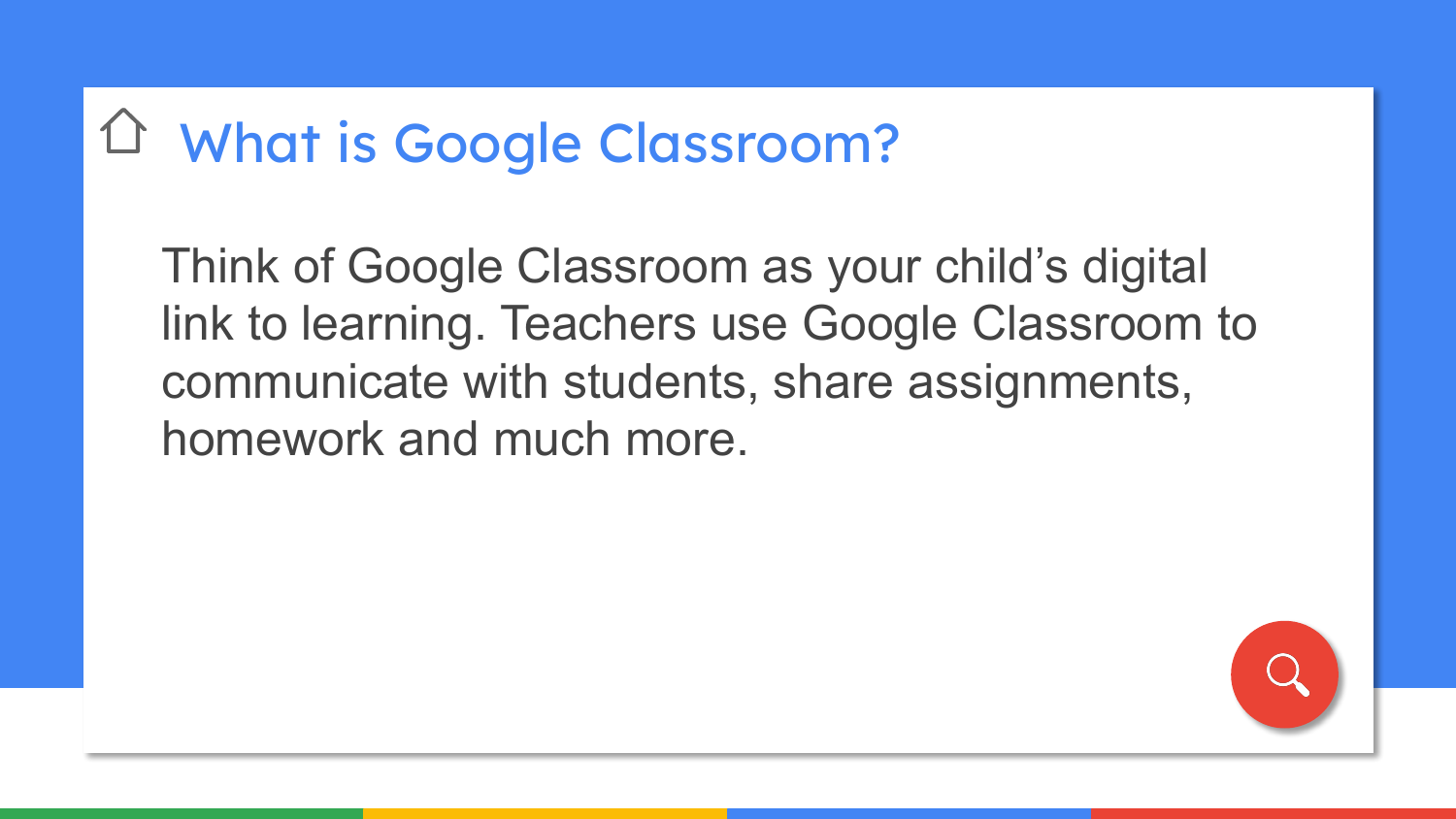### $\bigcirc$  Getting started

Each child has a username and password which is unique to them. If your child does not know their unique name and password, please contact the school and it will be shared with you.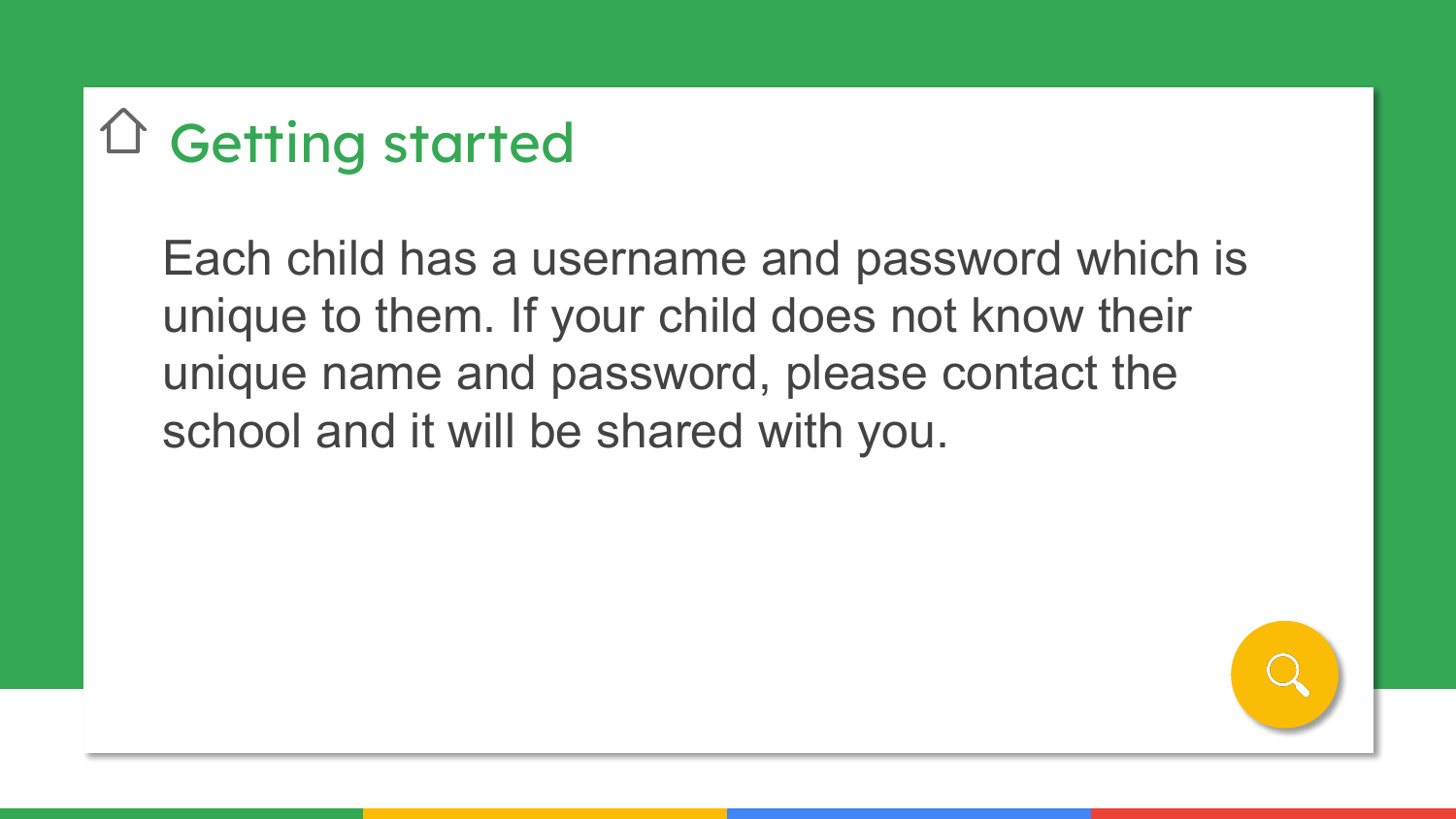### $\Box$  Step 1.

Open google chrome (this internet browser is recommended) and type in 'student login NSW Department of Education' or [student.det.nsw.edu.au](http://student.det.nsw.edu.au)

Students will then see the following. This is where they will enter their username and password which was mentioned on the previous page.

| SW DEPARTMENT OF EDUCATION |                             |  |
|----------------------------|-----------------------------|--|
|                            |                             |  |
|                            | Login with your DoE account |  |
|                            | User ID                     |  |
|                            | Enter your user ID          |  |
|                            | Example: jane.citizen1      |  |
|                            | Password                    |  |
|                            | Enter your password         |  |
|                            | Log in                      |  |
|                            | Forgot your password?       |  |
|                            |                             |  |
|                            |                             |  |
|                            | Have trouble logging in?    |  |
|                            | <b>Help for DoE staff</b>   |  |
|                            |                             |  |
|                            |                             |  |
|                            |                             |  |
|                            |                             |  |
|                            |                             |  |
|                            |                             |  |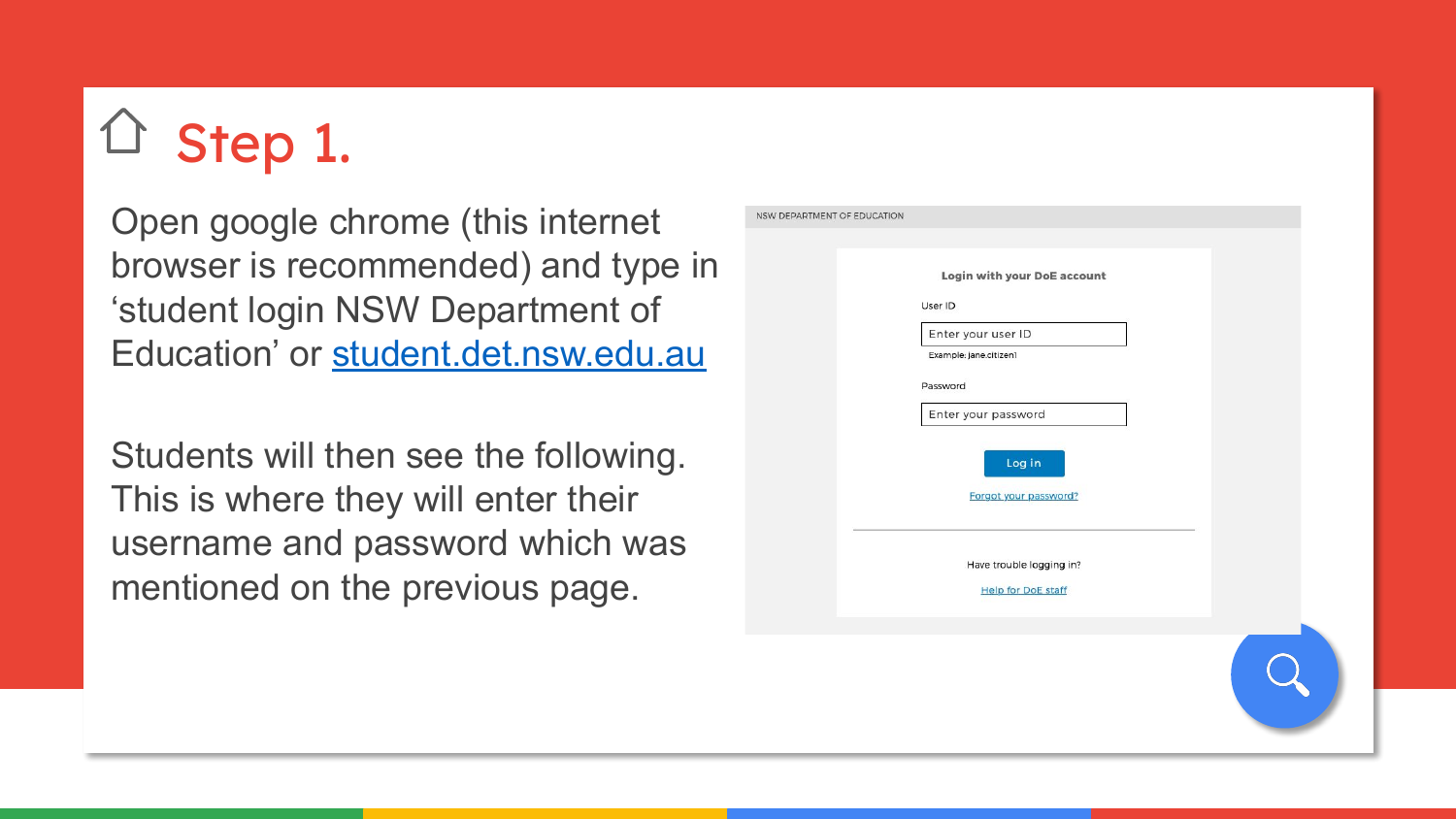### △ Step 2.

Once students have entered in their username and password, they will be taken to the following home page.

|                                | Search                                                                                                  | Hide | $\mathcal{S}$<br>My bookmarks        | Hide |
|--------------------------------|---------------------------------------------------------------------------------------------------------|------|--------------------------------------|------|
| Home                           |                                                                                                         |      |                                      |      |
| Email                          | Google<br>Q Enter your search words here Search                                                         |      | List name                            |      |
|                                |                                                                                                         |      | Name your custom bookmarks list here |      |
| 醋<br>Oliver Library            | 25 Calendar                                                                                             | Hide | Create new list                      |      |
| Help                           | We need you to verify who you are to Google so that<br>we can look at your calendars. Please select the |      |                                      |      |
|                                | Authorise button below.                                                                                 |      | Learning                             | Hide |
| Notifications                  | Authorise                                                                                               |      |                                      |      |
| Change password<br>$\sigma$    |                                                                                                         |      | Premier's Reading Challenge          |      |
|                                |                                                                                                         |      | eSafety Kids                         |      |
| <b>Secret Questions</b><br>(2) |                                                                                                         |      | G Suite (Google Apps for Education)  |      |
| Change Colours<br>$z =$        |                                                                                                         |      | Show more -                          |      |
| Sign Out<br>()                 |                                                                                                         |      | <b>PR</b> Games                      | Hide |
|                                |                                                                                                         |      | ABC's The Playground                 |      |
| Feedback                       |                                                                                                         |      | <b>BBC</b> - Games                   |      |

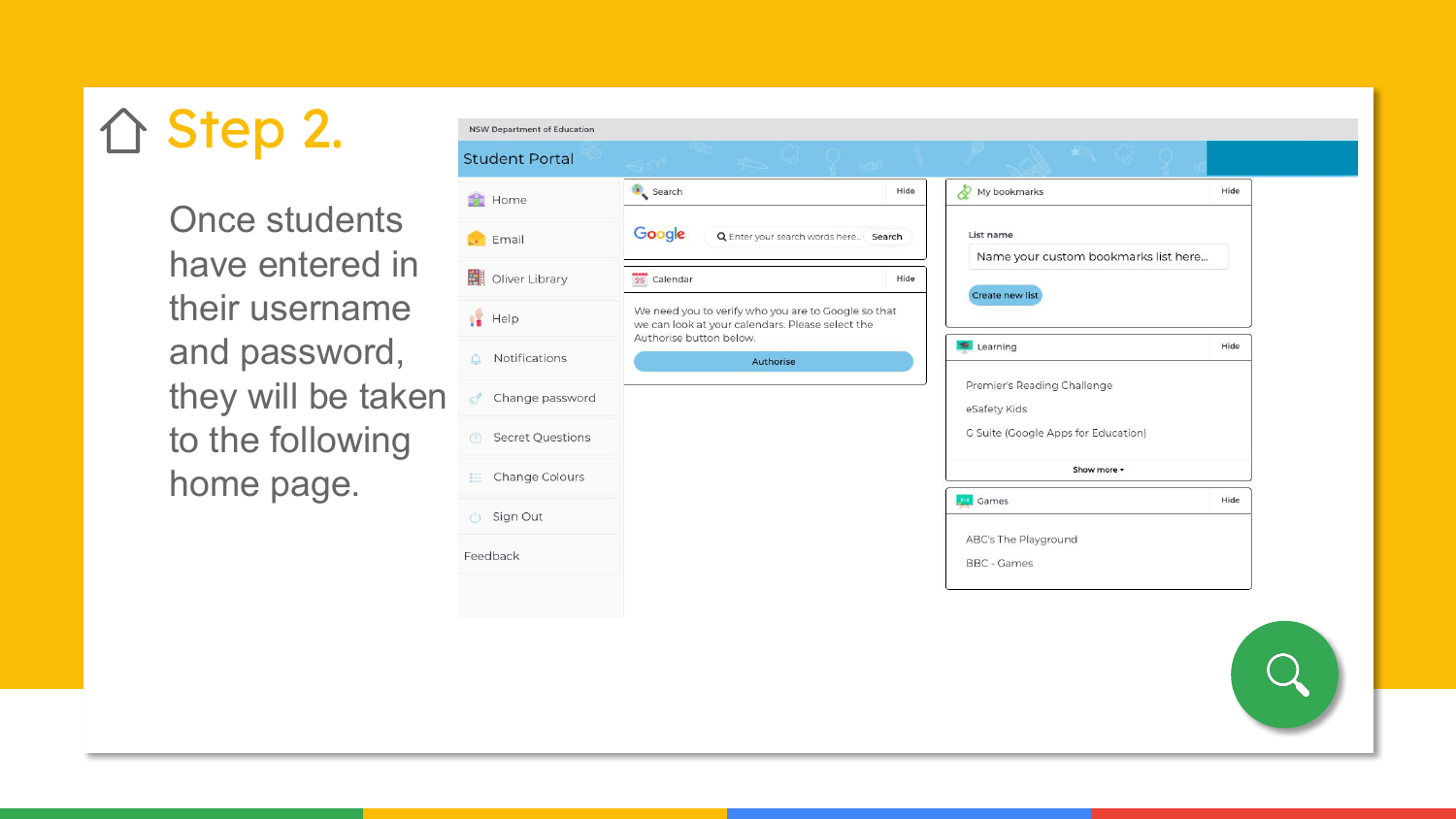## $\triangle$  Step 3.

On the right hand side of the screen under the 'Learning' category you will see a link to G Suite (Google Apps for Education).

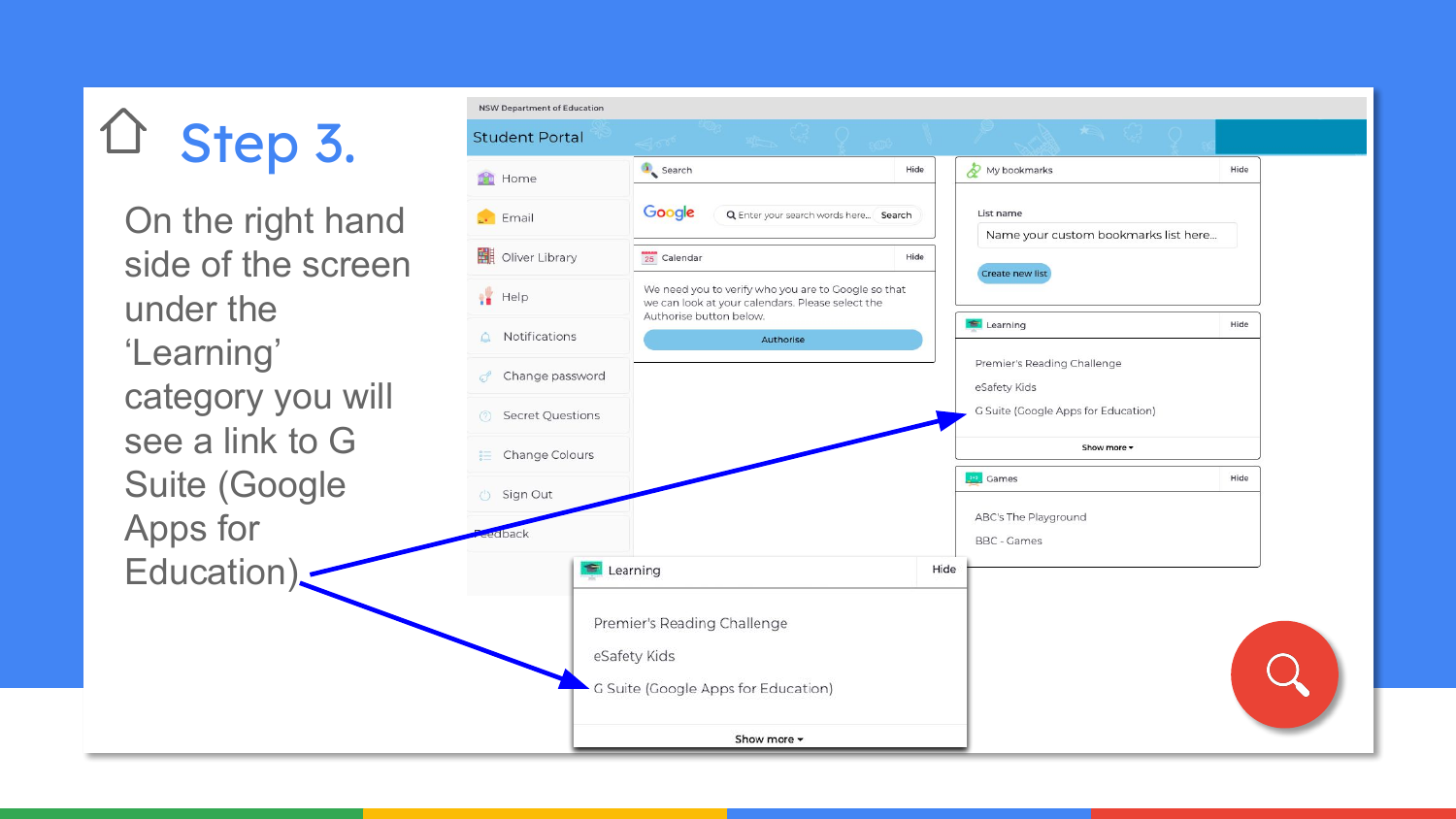### $\hat{a}$  Step 4.

Once you have clicked the 'G Suite' link it will take you to the following page. This page allows students to access their drive, create documents such as docs and slides. As well as their Google classroom and email.

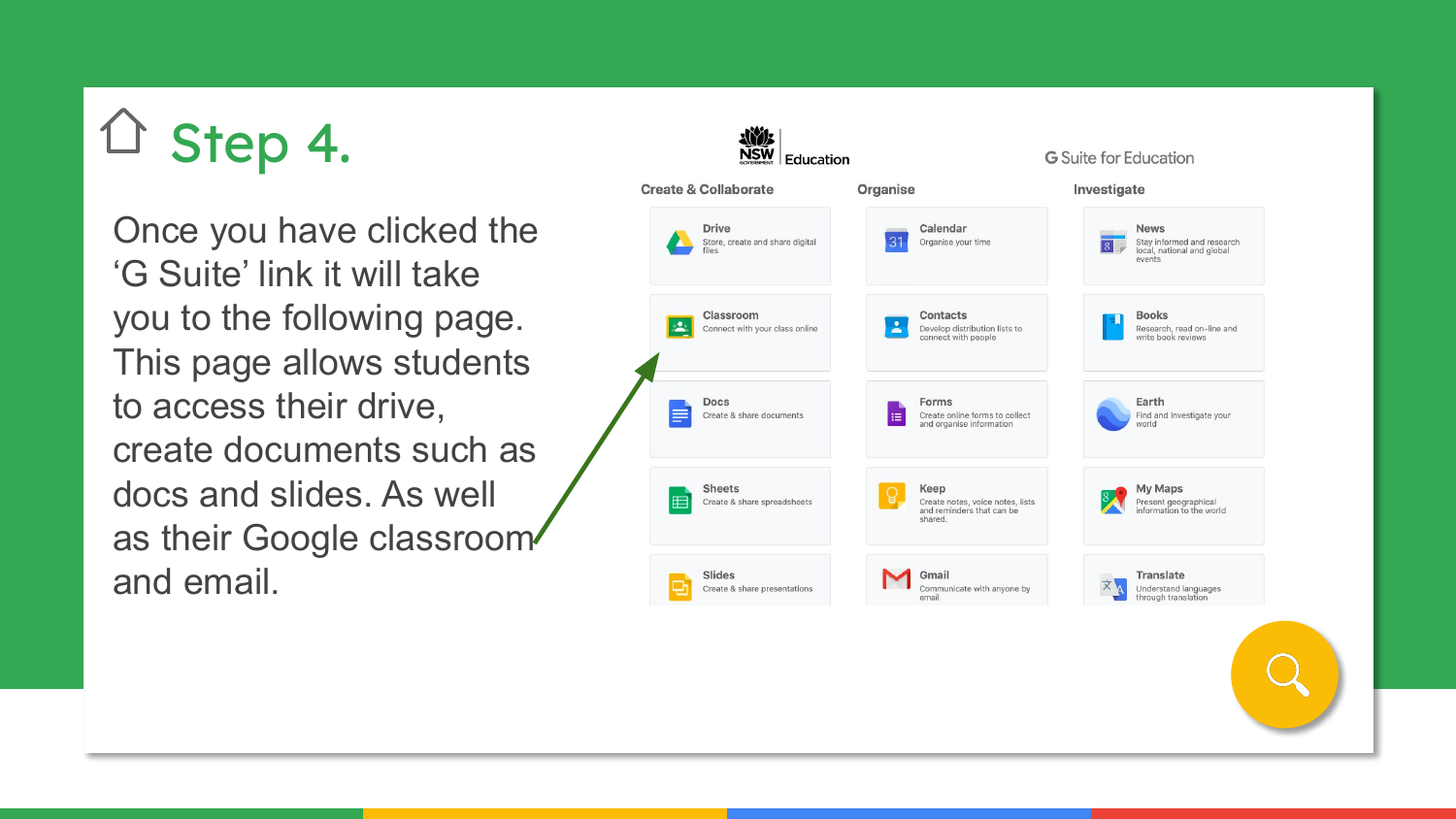### $\Box$  Step 5.

Once students have clicked on the google classroom icon.

They will see their 2020 class name with a prompt asking them to 'join'. Once they have clicked the join button they will have access to it.

If your child accidently clicked decline button don't fret. There is a URL link which has also been emailed to them.

#### Google Classroom

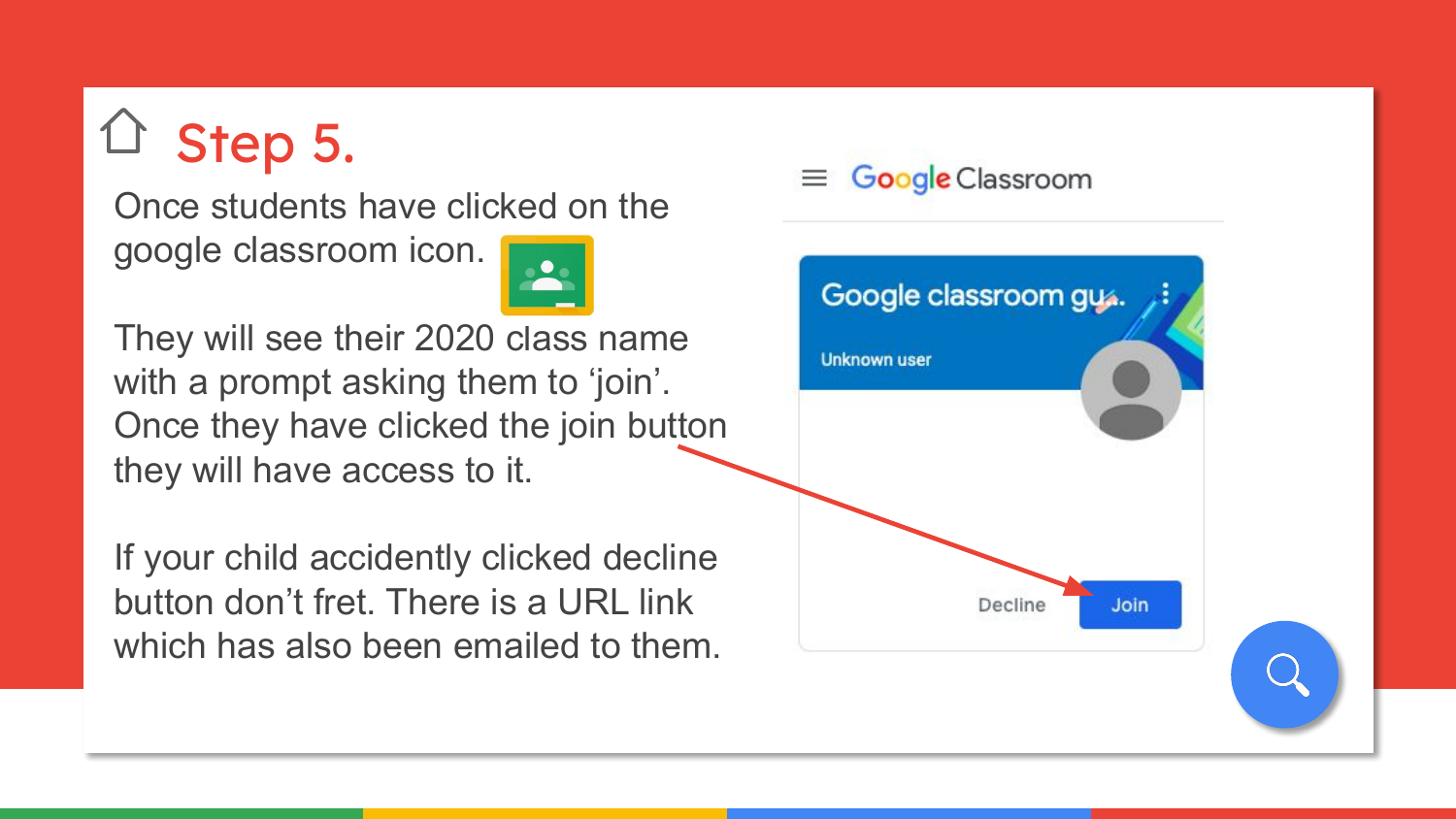#### Step 6.

Students will then be taken to their Google Classroom home page.

The *'Stream'* is where students will be able to see posts made by their teacher, as well as ask questions and communicate with their peers about allocated tasks.



**Classwork** 

People

Strean

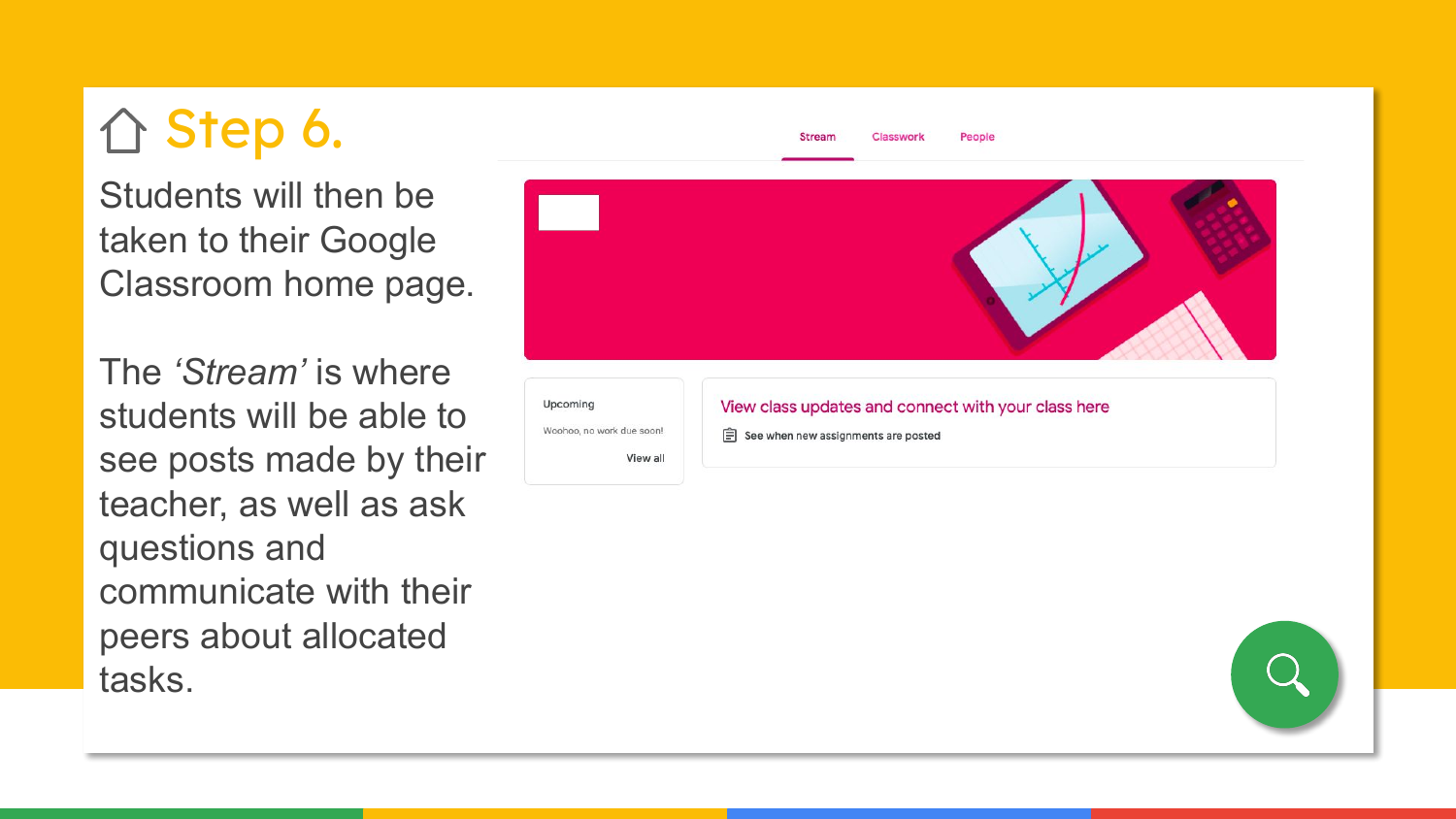### $\hat{a}$  Step 7.

All tasks and support materials will be posted in the 'Classwork' tab.

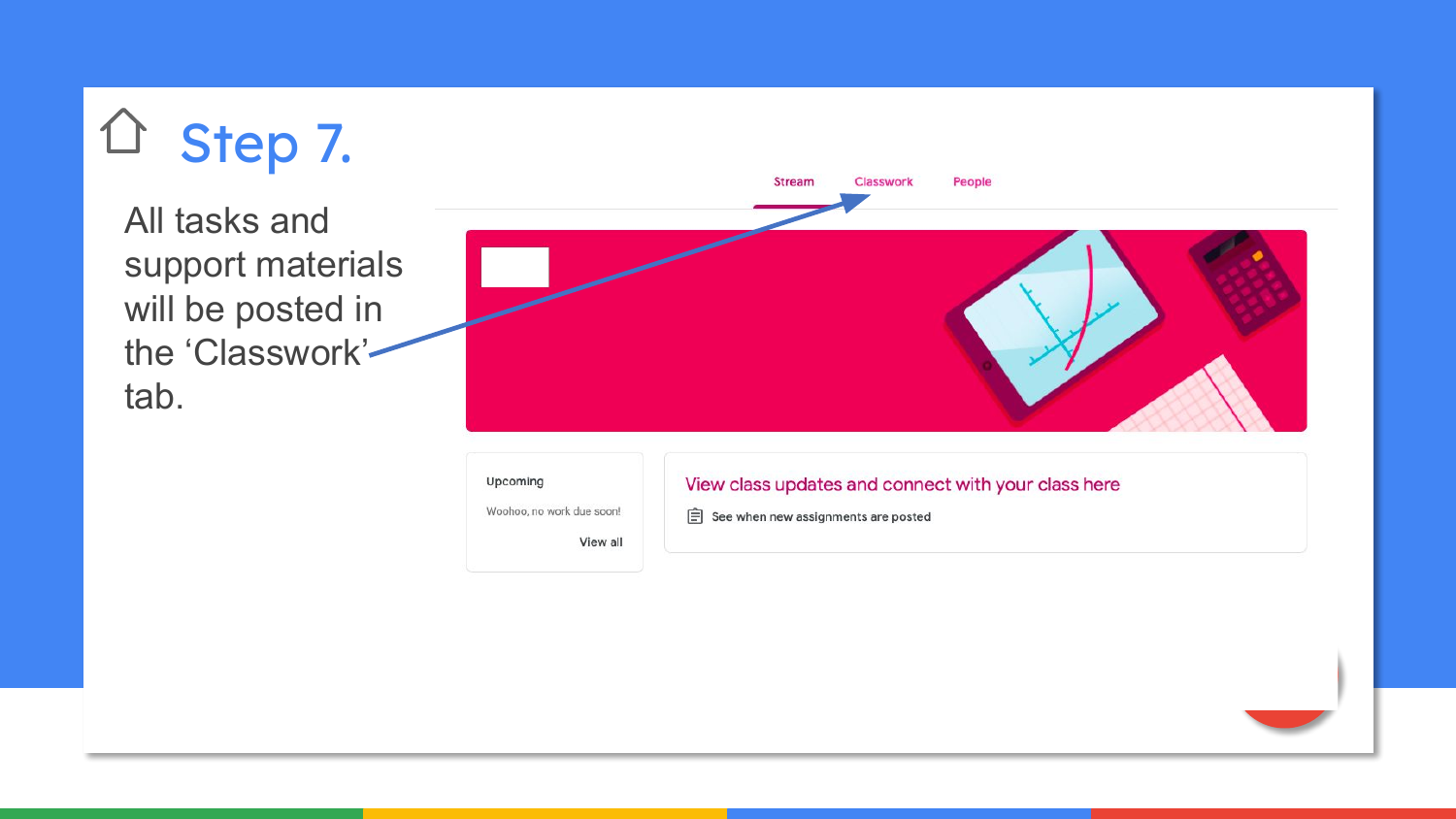### $\hat{\Box}$  Step 8.

Once students have clicked on the classwork tab they will be able to view the task and materials allocated to them by their classroom teacher.

**All topics** English

|                              | <b>Stream</b> | Classwork | People |                                      |
|------------------------------|---------------|-----------|--------|--------------------------------------|
| 囟<br>View your work          |               |           |        | Google Calendar   Class Drive folder |
| <b>English</b>               |               |           |        |                                      |
| 自<br>Persuasive writing task |               |           |        | No due date                          |

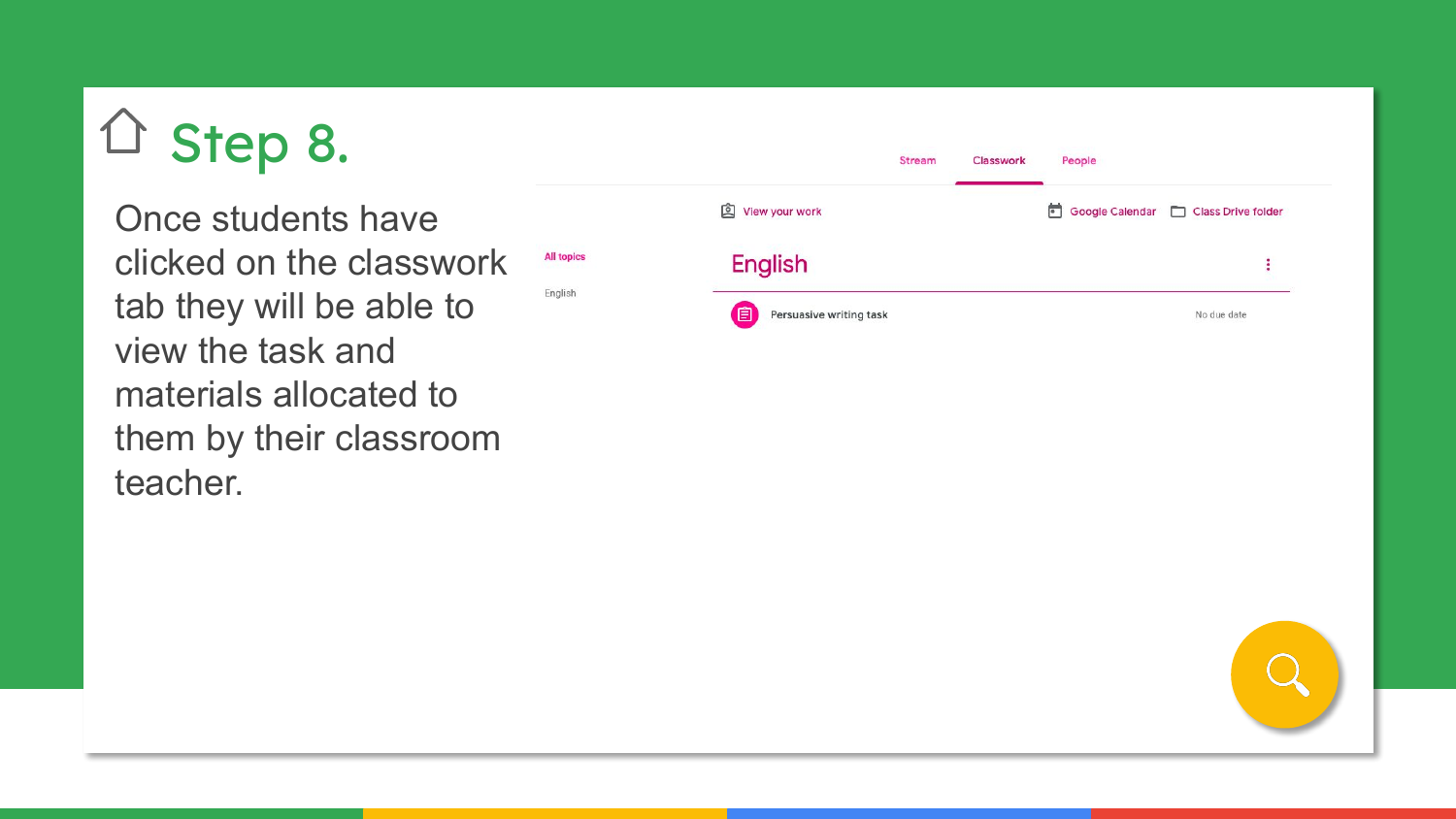### $\hat{\Box}$  Step 9.

To view the task/materials allocated to them students simply need to click on the task name to access it.

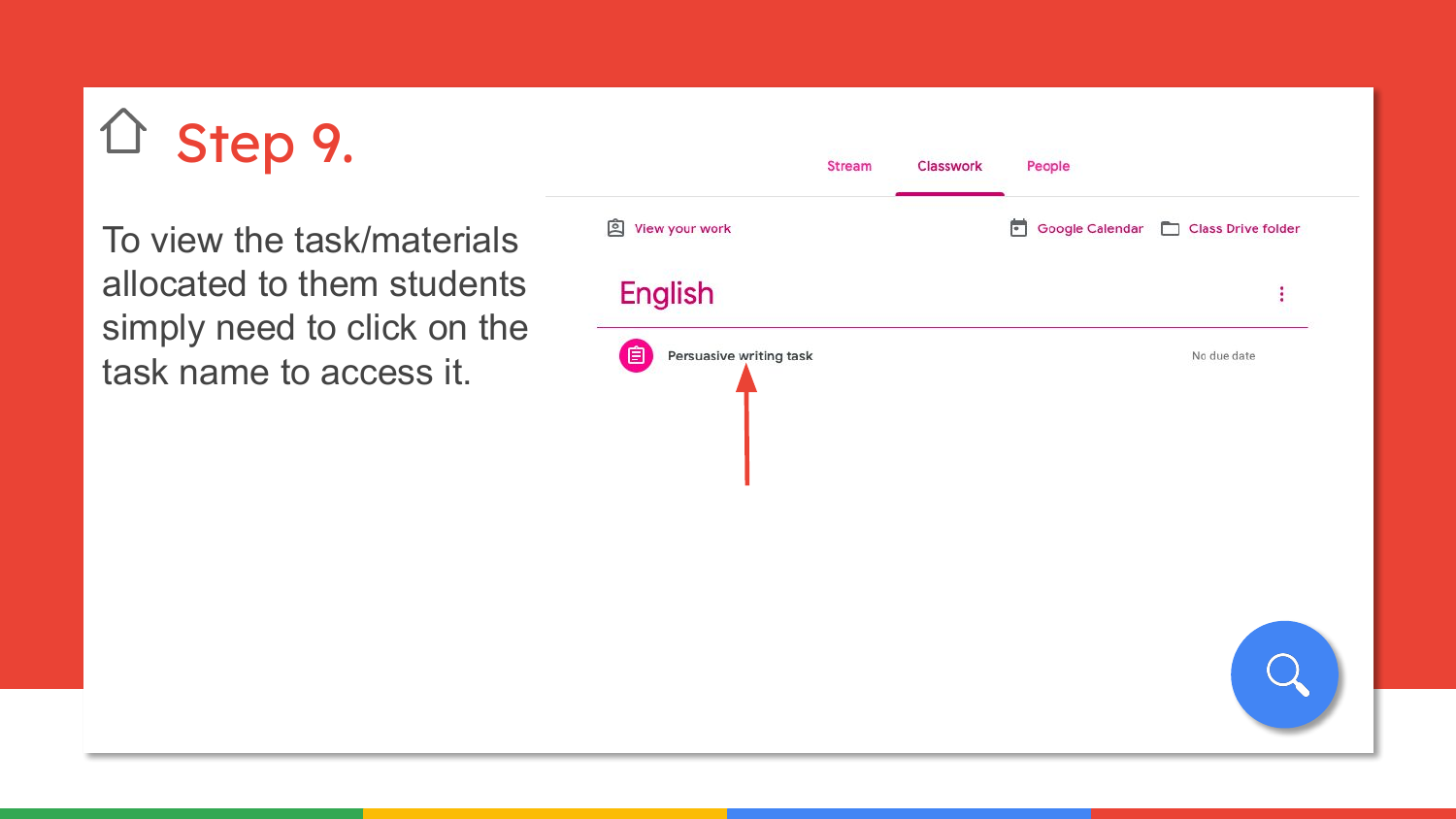#### [S](#page-0-0)tep 10.

Once students click on the link, they will be taken to a page which details the task. To view the support materials simply click on the PDF link.

| Persuasive Writing Language<br>E                                                                              |                                                                                                                     | No due date                                     |
|---------------------------------------------------------------------------------------------------------------|---------------------------------------------------------------------------------------------------------------------|-------------------------------------------------|
| Posted 4:16 PM                                                                                                |                                                                                                                     | Assigned                                        |
|                                                                                                               | OLI: To identify high modality words used in a newspaper or magazine article.                                       |                                                 |
| Success criteria:                                                                                             |                                                                                                                     |                                                 |
| - Identify a minimum of 3 high modality words                                                                 |                                                                                                                     |                                                 |
| - Explain why they are effective                                                                              |                                                                                                                     |                                                 |
| magazine article.                                                                                             | Using the bank of words below to support you, identify as many high modality words as you can within a newspaper or |                                                 |
| PDF<br><b>Veriality is used to industriality</b><br>degree to which something a<br>ortain, provide or impeals | Degrees of Modality wor                                                                                             | <b>PDF</b> link                                 |
| View assignment                                                                                               | assignment'                                                                                                         | To submit work/respond to a task click on 'view |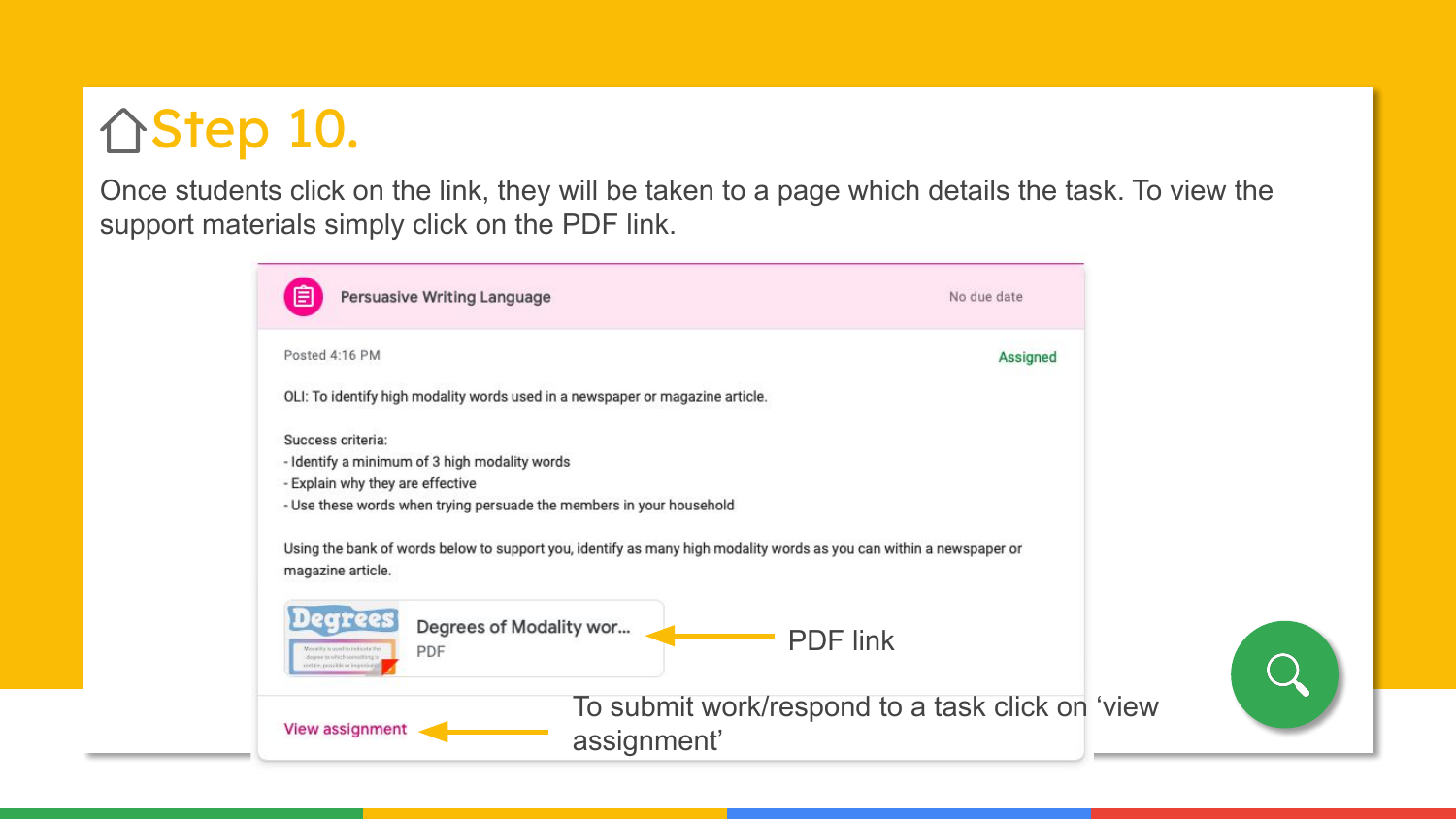### $\Box$  Step 11.

Once you have click on the 'view assignment text you will be taken to the following screen.

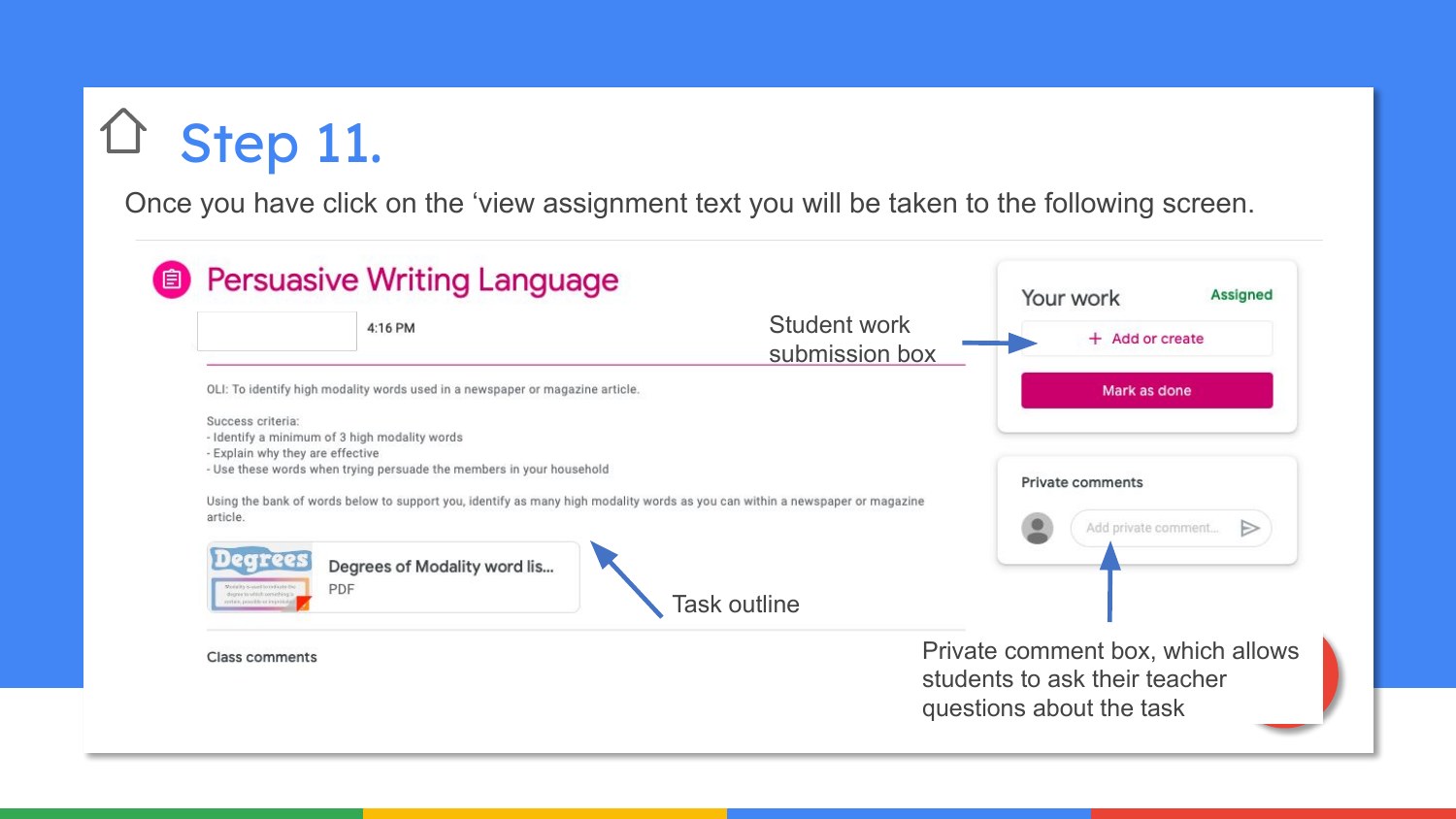### $\Box$  Step 12.

In order to submit work students must click on the '+ Add or create' button. The will then have the following options to upload their work.

Option 1: If attempting to submit a Google Doc or Slide, simply click on the 'Google Drive' option.

Option 2: If attempting to submit an image of their work then click on file option.

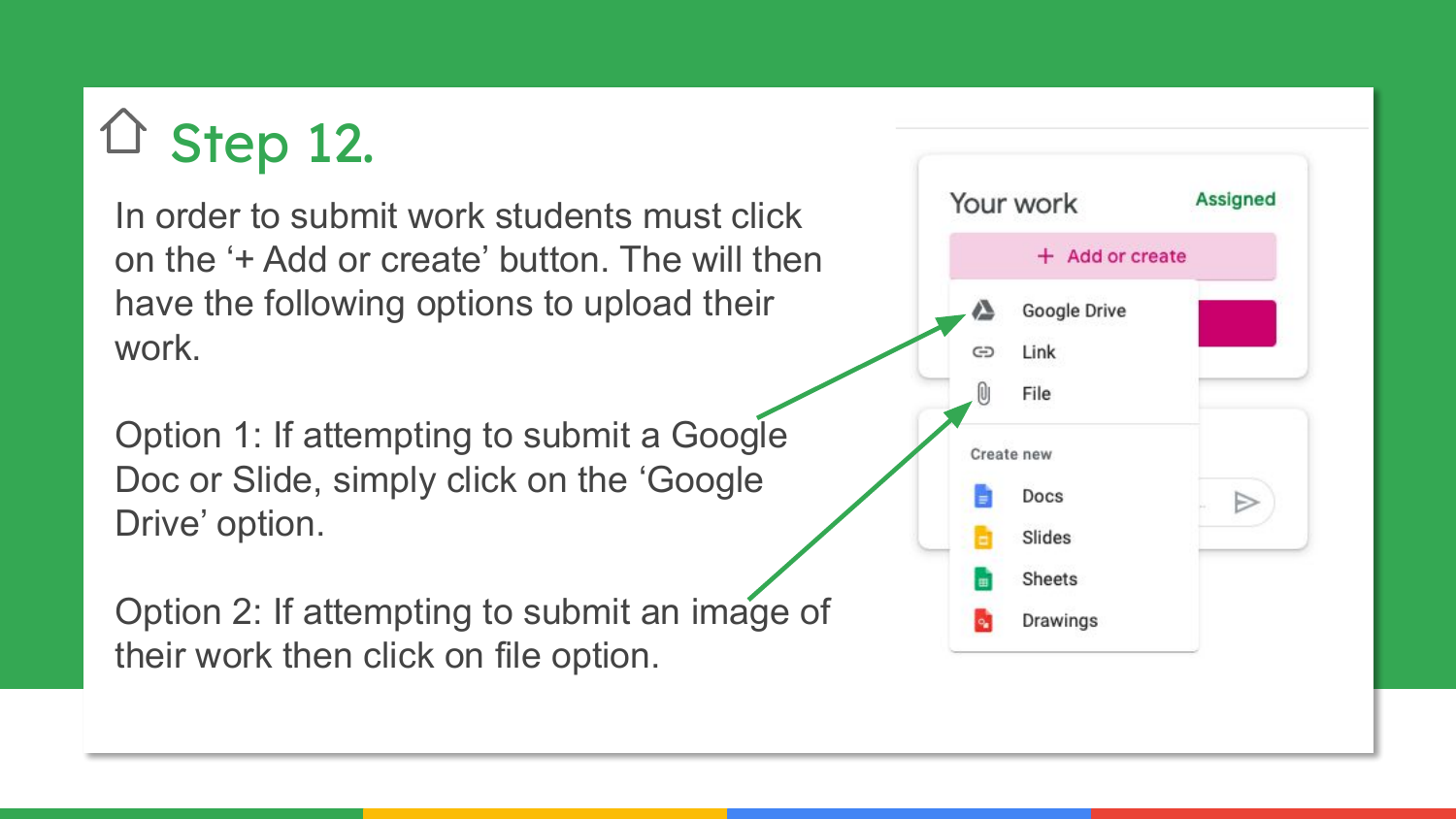#### $\triangle$  Step 13.

To submit an image, click on the file option. The following will then appear. You can either drag the file from your computer to the 'drag file here' section and click upload *OR* click the 'select files from your device option'.